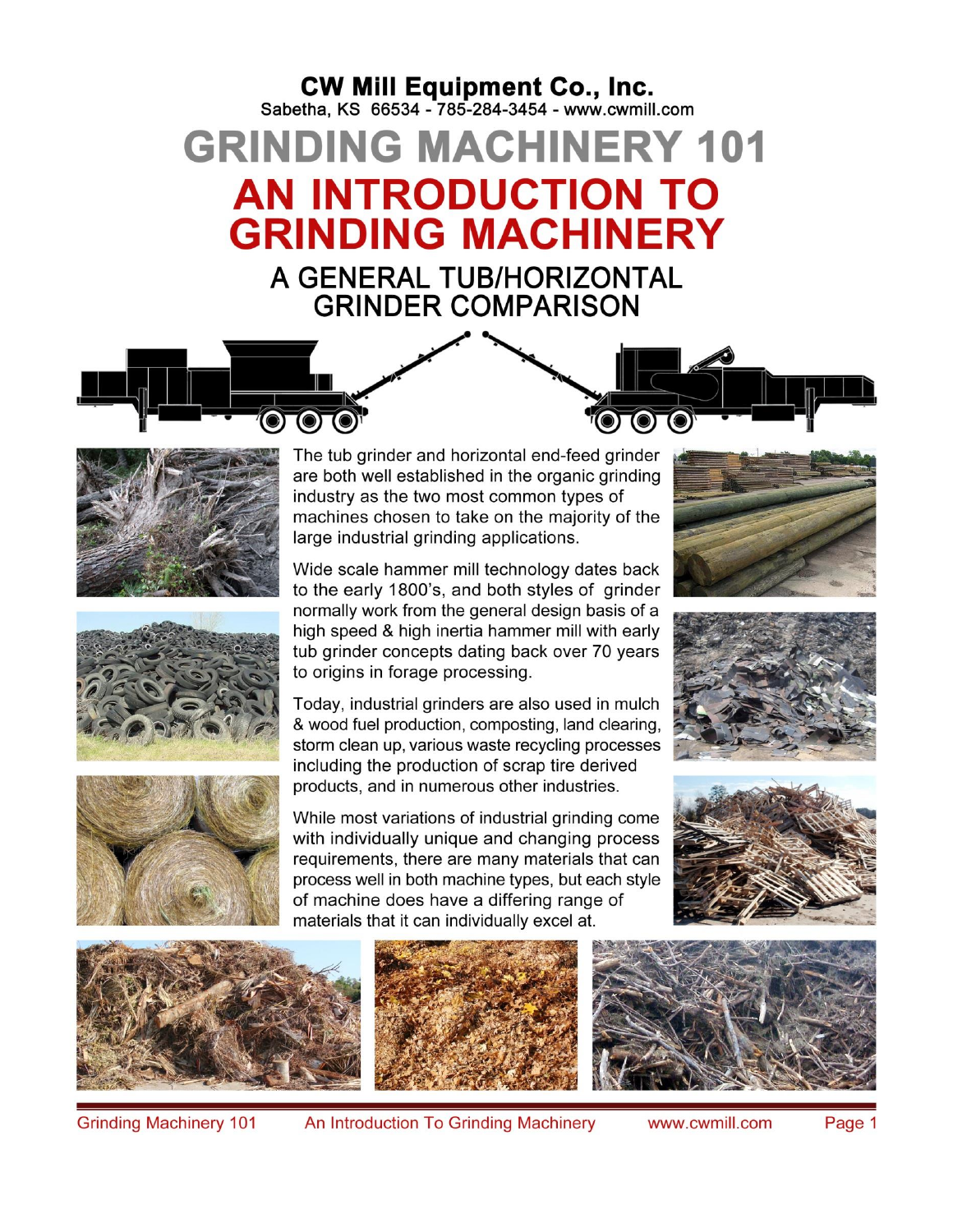In general, either machine may be able to grind large volumes of many organic materials, but there are differences between the two machines at some level in almost all applications. As some basic examples, big gnarly material like a whole, large, rooted out stump is only handled well by a large tub grinder, and a very long pole-like log is only handled well by an open-ended horizontal grinder if those large materials aren't first sheared or sawed into smaller / shorter pieces.

The infeed material maximum size limit for a horizontal grinder is typically the smallest straight-in dimension of the mill as it becomes exposed for grinding in the mill box opening (usually the height of the material as it lays in the feeder and is able to be ground), and for a tub grinder, it is the smallest dimension across the inside of the tub barrel. Invariably, a tub grinder will accept and process physically larger material.

Some larger tree material does have to be prepped to some degree prior to being fed into either style of grinder. Other than length limits; feeding a tub grinder is generally less sensitive to the preparation of most materials being fed in, and properly orienting and lining up materials is more of an issue with a horizontal grinder.

Feeding a horizontal grinder is generally done with a conveying feed chute floor in conjunction with a press wheel feed roller that rolls over the top all of the input material just before it contacts the mill. Many materials feed well through a typical horizontal feeder system, but some large & oddly shaped materials can get hung up in various ways. As different sized material may feed in together, the press wheel may not always be able to properly grip all of the material being fed in with the potential of material kick back, and sometimes areas of the rotating mill become exposed as the feed roller crawls or is hydraulically lifted up. With a properly sized loader feeding in sync with the machine, a horizontal grinder can have very stead production on materials that work well with the feed system.

The feeding action of a typical tub grinder is a combination of finned tub rotation combined with natural gravity flow to the mill opening exposed on one side of the floor next to the surrounding tub barrel walls, and one of the key advantages of that style feeder is how it accommodates large and oddly shaped materials. Another advantage is the constantly changing material position while the mill progressively grinds the rotating & shifting material. Any potential of internal product bridging with materials prone to interlock is prevented through the normal rotating feeding action, use of a good loading rhythm applying pressure from a steady flow of new material, and the tub's speed and direction control movement will normally work to keep the feeding process moving. Increased density of the input material normally translates to very high rates of production in a tub grinder.

Both machines require very skilled & attentive operation, critical input material management, proactive maintenance, and controlled work zones with advance safety planning unique to each individual machine, application, and location, and some locations may not be suited for the use of either machine type.

Maintenance is generally considered to be much easier on the tub grinders due to the way that modern tilting tub floors provide wide open access to the mill area with tilting action over 90 degrees that also dumps the tub when needed, and most modern tub grinders don't employ extensive belt drives like horizontal grinders do.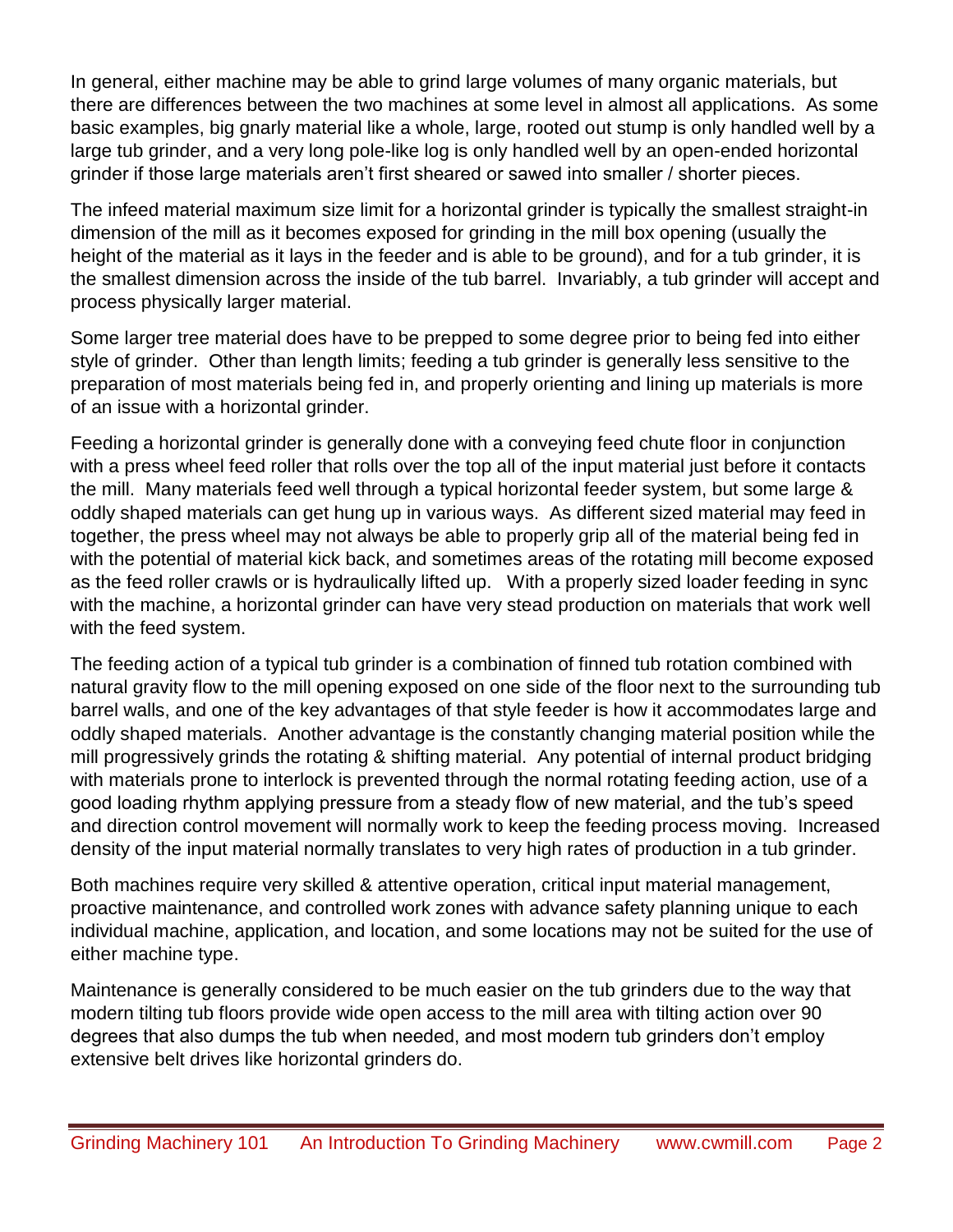Horizontal grinders are typically more difficult to access the workings of the mill and mill drive due simply to the nature of that style machine & the typical drive-to-mill positioning as well as the added presence of a feed roller assembly that further restricts safe and easy access to service the mill assembly. The required open positioning of press wheels & possible mill hoods during maintenance potentially create an increased crushing hazard that is normally dealt with through pins and locks that absolutely must be used each time that maintenance take place. In depth horizontal grinder mill repair often requires significant disassembly to gain complete and proper access.

All high speed grinding machinery require all of the input material to be well suited for grinding. A sizeable piece of metal, rock, or concrete is not suited for grinding in this type of machinery, so any size portion or volume of material that is not suited for grinding and will not harmlessly pass through the narrowest open spaces of the grinding chamber must be kept out of the other material that is being fed in. Any extra effort to make sure that any contamination that is not suited for grinding is kept out of any grinder pays great dividends through significant repair cost reduction and necessary machine safety since contamination that a grinder could not grind may lead to major machine damage and other potentially catastrophic hazards.

Some machine's may incorporate various mechanical or electronic options to possibly react to minimize the damage associated with instances where un-grindable contamination has made its way into the grinder, but the first and absolute best approach is to keep the contamination out of the machine and always properly maintain all of the mill components.

Both styles of machine have possible ejection hazards that must be considered and managed specific to each location & application. The possible volume, velocity, trajectory, & distance of potential thrown material may increase in the direction of the exposed mill rotation varying along with the size and weight of the material that might be ejected as well as the size, speed, & configuration of the mill assembly. By the nature of their design, a horizontal end feed grinder's ejection hazard is more directed out the infeed end of the feed chute, and a tub grinder's hazards is more directed out the top of the tub opening. In both styles of machine, deflectors and thrown object restraint options are available in many different variations to the point that machine owners can customize the design & construction to best suit their individual needs with field installations and modifications possible to accommodate possible change & adaptation requirements.

Both styles of machine are available with wireless remote systems, and attentive operation of the machine is supported with a remote control's ability to help the operator to make quick adjustments and proactive operational maneuvers.

In most applications, the feeding action of a tub grinder should be stopped before it runs empty as possible material ejection risks may increase as the fill level of the tub decreases, and that is compounded if the tub continues to feed to the point of being near empty. The feeder start and stop of both styles of machine is designed into the remote control along with the other main operational functions. This includes controlling the feeder movement intended to clear potential jams, and most open ended horizontal feeders have the ability to reverse unground material completely back out onto the ground if needed.

The machine loading equipment must be properly sized & the loading process must be properly arranged to be able to load faster than a tub grinder is variably set to actually grind such that the loader must be able to reach the higher load height of the completely surrounding tub walls and